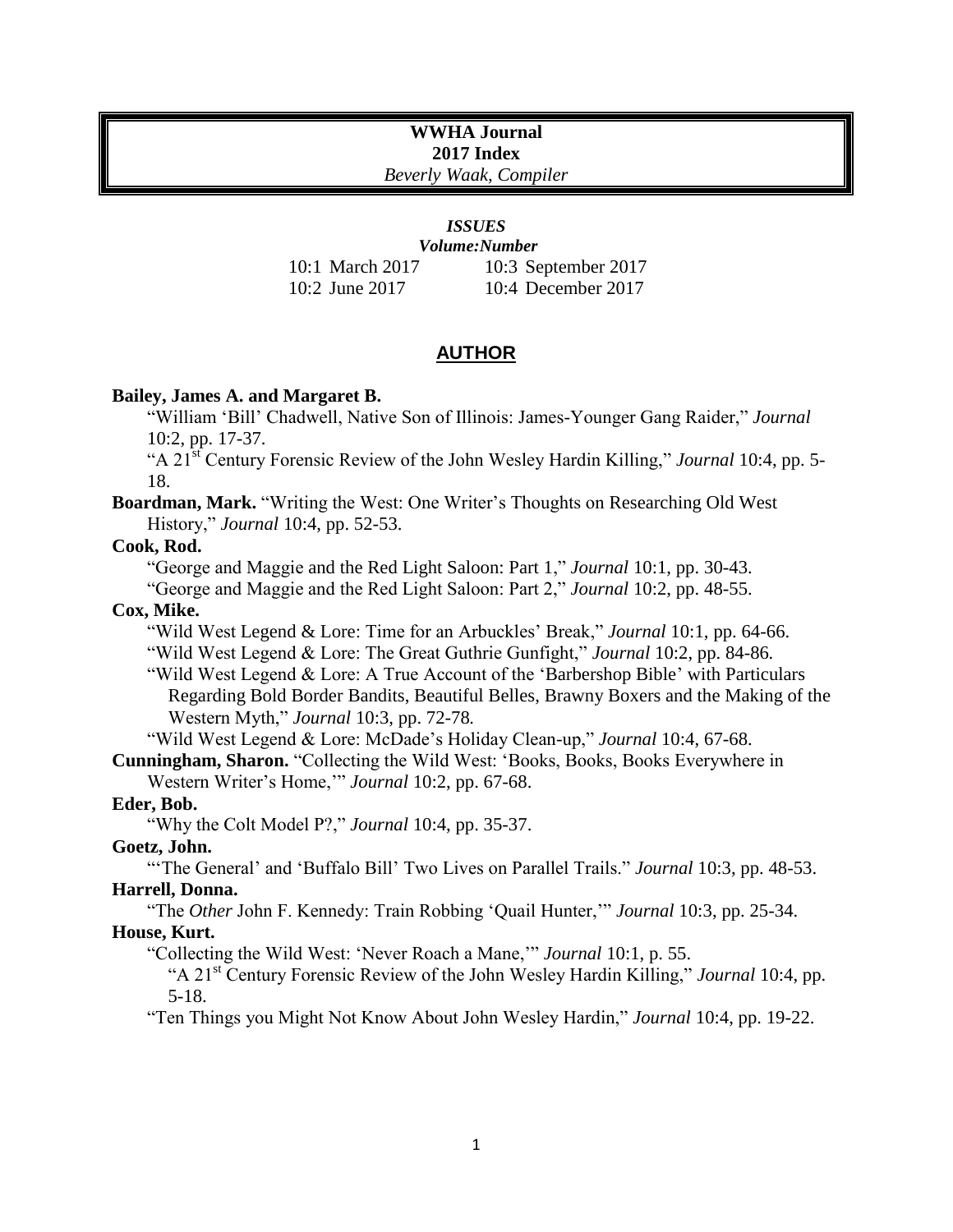#### **Lewis, Preston.**

"The Wild West in the News," *Journal* 10:1, pp. 56-58.

"The Wild West in the News," *Journal* 10:2, pp. 72-74.

"The Wild West in the News," *Journal* 10:3, pp. 59-61.

"The Wild West in the News," *Journal* 10:4, pp. 54-57.

#### **Miller, Rick.**

"Ex-Ranger Maurice Moore: Quick to Quarrel," *Journal* 10:2, pp. 6-16.

## **Mszanski, Mark.**

"The Wild Bunch on the High Seas," *Journal* 10:3, pp. 19-24.

#### **Palenske, Garner.**

"The Harqua Hala: Wyatt Earp's Unknown Arizona Boomtown," *Journal* 10:3, pp. 35-47.

**Parsons, Chuck.** "Writing the West: 'Finding Gems in the Sand,'" *Journal* 10:2, pp. 70-71. **Penn, Chris.**

"Another 'Prairie Dog Dave,'" *Journal* 10:1, pp. 24-29.

## **Samuelson, Nancy B.**

"Bill Tilghman: The Myths—The Facts," *Journal* 10:4, pp. 28-34.

#### **Seligman, Daniel R.**

"Western Stagecoach Robberies: A Statistical Analysis," *Journal* 10:4, pp. 23-27.

## **Smokov, Mark T.**

"The Tipton Train Robbery, Huge Haul or Bust?," *Journal* 10:4, pp. 38-48.

## **Thompson, Edgar H.**

"The Golden Age of Television Westerns: How Screenwriter Ron Bishop Sculpted our Vision of the West," *Journal* 10:1, pp. 44-49.

#### **Trimble, Marshall.**

"Around the Campfire: Buckey O'Neill and the Train Robbers," *Journal* 10:2, pp. 64-68.

"Around the Campfire: Tombstone's Bird Cage Theater," *Journal* 10:1, pp. 52-54.

"Around the Campfire: Big Nose George Parrot," *Journal* 10:3, pp. 55-56.

"Around the Campfire: Tales from the Gold Fields," *Journal* 10:4, pp. 49-50.

#### **Woggon, Ron.**

"A Portrait of Justice Jim Burnett: Arizona's Outlaw Judge," *Journal* 10:3, pp. 5-18.

#### **Wommack, Linda.**

"Josie Bassett: Her Story in Her Words," *Journal* 10:2, pp. 38-47.

## **Wright, Erik J.**

"'Nervy' Phil Foote: Hell-Raiser of the High Desert and the Amargosa," *Journal* 10:2, pp. 56-62.

#### **Young, Roy B.**

"Frank and Jesse James in Oklahoma," *Journal* 10:1, pp. 5-23.

"Reading the West," *Journal* 10:1, pp. 59-63.

"Reading the West," *Journal* 10:2, pp. 75-83.

"Reading the West," *Journal* 10:3, pp. 62-66.

"Reading the West," *Journal* 10:4, pp. 58-65.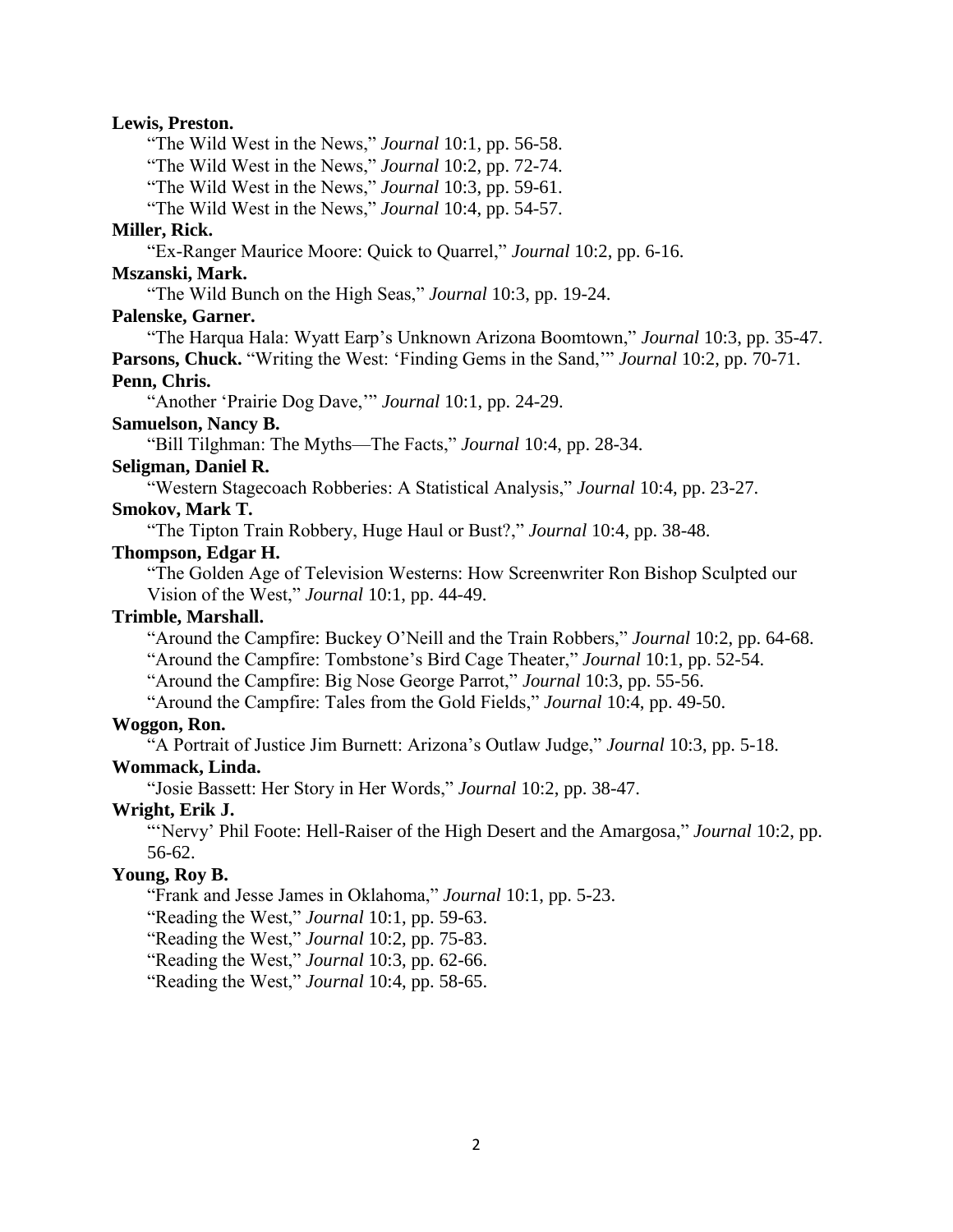#### **SUBJECT**

- **Arbuckles Coffee.** Cox, Mike. "Wild West Legend & Lore: Time for an Arbuckles' Break," *Journal* 10:1, pp. 64-66*.*
- **Award Nominations Requested 2017.** *Journal* 10:1, pp. 50-51.
- **Bass, Sam.** Miller, Rick. "Ex-Ranger Maurice Moore: Quick to Quarrel," *Journal* 10:2, pp. 6-16.
- **Bassett, Josie.** Wommack, Linda. "Josie Bassett: Her Story in Her Words," *Journal* 10:2, pp. 38-47.
- **Bignon, Joe and Maulda (Big Minnie).** Trimble, Marshall. "Around the Campfire: 'Tombstone's Bird Cage Theater,'" *Journal* 10:1, pp. 52-54.
- **Bird Cage Theater, Tombstone.** Trimble, Marshall. "Around the Campfire: 'Tombstone's Bird Cage Theater,'" *Journal* 10:1, pp. 52-54.
- **Bright, Poley.** Cook, Rod. "George and Maggie and the Red Light Saloon: Part 2," *Journal*  10:2, pp. 48-55.
- **Buffalo Bill (William F. Cody.)** Harrell, Donna. "'The General' and 'Buffalo Bill' Two Lives on Parallel Trails," *Journal* 10:3, pp. 48-53.
- **Bullfrog, Nevada Mining District.** Wright, Erik J. "'Nervy' Phil Foote: Hell-Raiser of the High Desert and the Amargosa," *Journal* 10:2, pp. 56-62.
- **Burnet, Jim.** Woggon, Ron. "A Portrait of Justice Jim Burnett: Arizona's Outlaw Judge," *Journal* 10:3, pp. 5-18.
- **Cassidy, Butch (George Cassidy).**

Wommack, Linda. "Josie Bassett: Her Story in Her Words," *Journal* 10:2, pp. 38-47. Mszanski, Mark. "The Wild Bunch on the High Seas," *Journal* 10:3, pp. 19-24.

- **Campbell, Dave.** Penn, Chris. "Another 'Prairie Dog Dave,'" *Journal* 10:1, pp. 24-29.
- **Canyon Diablo.** Trimble, Marshall. "Around the Campfire: 'Buckey O'Neill and the Train Robbers,'" *Journal* 10:2, pp. 64-68.
- **Cavner, James (Big Jim).** Cook, Rod. "George and Maggie and the Red Light Saloon: Part 2," *Journal* 10:2, pp. 48-55.
- **Chadwell, William "Bill."** Bailey, James A. and Margaret B. "William 'Bill' Chadwell, Native Son of Illinois: James-Younger Gang Raider," *Journal* 10:2, pp. 17-37.
- **Colt Model P.** Eder, Bob. "Why the Colt Model P?," *Journal* 10:4, pp. 35-37.
- **Dale, Lizzie.** Cook, Rod. "George and Maggie and the Red Light Saloon: Part 2," *Journal* 10:2, pp. 48-55.

**Dalton, J. Frank.** Young, Roy B. "Frank and Jesse James in Oklahoma," *Journal* 10:1, pp. 5-23.

- **Earp, Bessie.** Cook, Rod. "George and Maggie and the Red Light Saloon: Part 1," *Journal* 10:1, pp. 30-43.
- **Earp, Wyatt. Palenske, Garner.** "The Harqua Hala: Wyatt Earp's Unknown Arizona Boomtown**,"** *Journal* 10:3, pp. 35-47.
- **Foote, Phil.** Wright, Erik J. "'Nervy' Phil Foote: Hell-Raiser of the High Desert and the Amargosa," *Journal* 10:2, pp. 56-62.
- **Gold Fields.** Trimble, Marshall. "Around the Campfire: Tales from the Gold Fields," *Journal*  10:4, pp. 49-50.
- **Guthrie, TX Gunfight.** Cox, Mike. "Wild West Legend & Lore: 'The Great Guthrie Gunfight,'" *Journal* 10:2, pp. 84-86*.*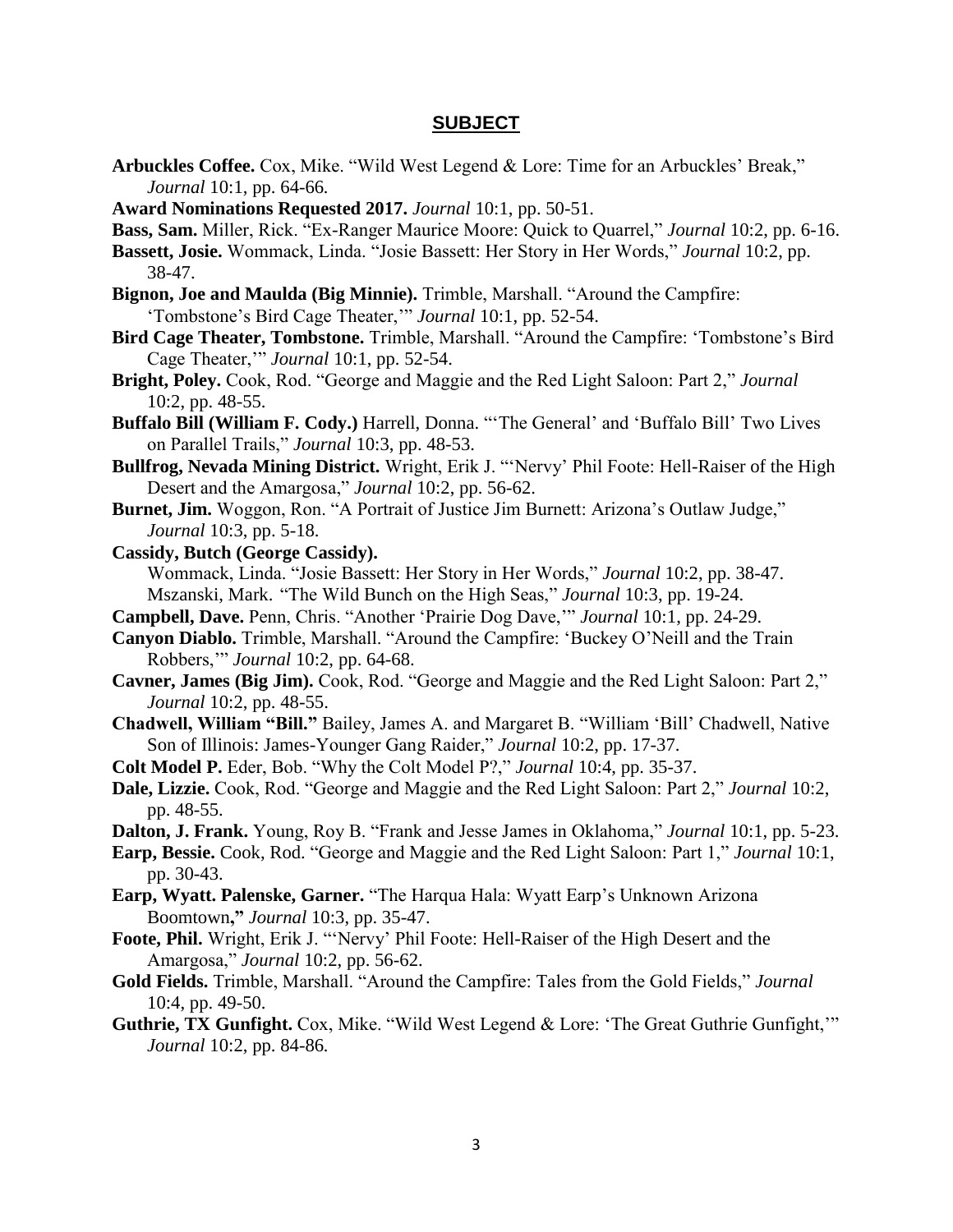**Hardin, John Wesley.** 

- James A. Bailey and Kurt House: "A 21<sup>st</sup> Century Forensic Review of the John Wesley Hardin Killing," *Journal* 10:4, pp. 5-18.
- House, Kurt: "Ten Things you Might Not Know About John Wesley Hardin," *Journal* 10:4, pp. 19-22.
- **James, Frank and Jesse.** Young, Roy B. "Frank and Jesse James in Oklahoma," *Journal* 10:1, pp. 5-23.
- **James, Zerelda.** Young, Roy B. "Frank and Jesse James in Oklahoma," *Journal* 10:1, pp. 5-23.
- **James-Younger Gang.** Bailey, James A. and Margaret B. "William 'Bill' Chadwell, Native Son of Illinois: James-Younger Gang Raider," *Journal* 10:2, pp. 17-37.
- Jones, Albert H. (the "General".) Goetz, John. "'The General' and 'Buffalo Bill' Two Lives on Parallel Trails," *Journal* 10:3, pp. 48-53.
- **Kennedy, John F.** Harrell, Donna. "The *Other* John F. Kennedy: Train Robbing 'Quail Hunter,'" *Journal* 10:3, pp. 25-34.
- **McCormack, Lizzie.** Cook, Rod. "George and Maggie and the Red Light Saloon: Part 2," *Journal* 10:2, pp. 48-55.
- **McKight, James.** Wommack, Linda. "Josie Bassett: Her Story in Her Words," *Journal* 10:2, pp. 38-47.
- **Moore**, **Maurice.** Miller, Rick. "Ex-Ranger Maurice Moore: Quick to Quarrel," *Journal* 10:2, pp. 6-16.
- **Morris, Ben.** Wommack, Linda. "Josie Bassett: Her Story in Her Words," *Journal* 10:2, pp. 38- 47.
- **Morrow, Prairie Dog Dave.** Penn, Chris. "Another 'Prairie Dog Dave,'" *Journal* 10:1, pp. 24- 29.
- **National Police Gazette.** Cox, Mike. "Wild West Legend & Lore: A True Account of the 'Barbershop Bible' with Particulars Regarding Bold Border Bandits, Beautiful Belles, Brawny Boxers and the Making of the Western Myth," *Journal 10:3,* pp. 72-78.
- **Nights of the Golden Circle.** Young, Roy B. "Frank and Jesse James in Oklahoma," *Journal*  10:1, pp. 5-23.
- **O'Neill, Buckey.** Trimble, Marshall. "Around the Campfire: 'Buckey O'Neill and the Train Robbers,'" *Journal* 10:2, pp. 64-68.
- **Parrot, Big Nose George.** "Around the Campfire: Big Nose George Parrot," *Journal* 10:3, pp. 55-56.
- **Quantrill's Raiders.** Young, Roy B. "Frank and Jesse James in Oklahoma," *Journal* 10:1, pp. 5- 23.
- **Raney, Charles.** Wommack, Linda. "Josie Bassett: Her Story in Her Words," *Journal* 10:2, pp. 38-47.
- **Red Light Saloon.** Cook, Rod.

"George and Maggie and the Red Light Saloon: Part 1," *Journal* 10:1, pp. 30-43.

"George and Maggie and the Red Light Saloon: Part 2," *Journal* 10:2, pp. 48-55.

**Researching Old West History.**

Boardman, Mark. "Writing the West: One Writer's Thoughts on Researching Old West History," *Journal* 10:4, pp. 52-53.

**Rough Riders.** Trimble, Marshall. "Around the Campfire: 'Buckey O'Neill and the Train Robbers,'" *Journal* 10:2, pp. 64-68.

**Spear, George.**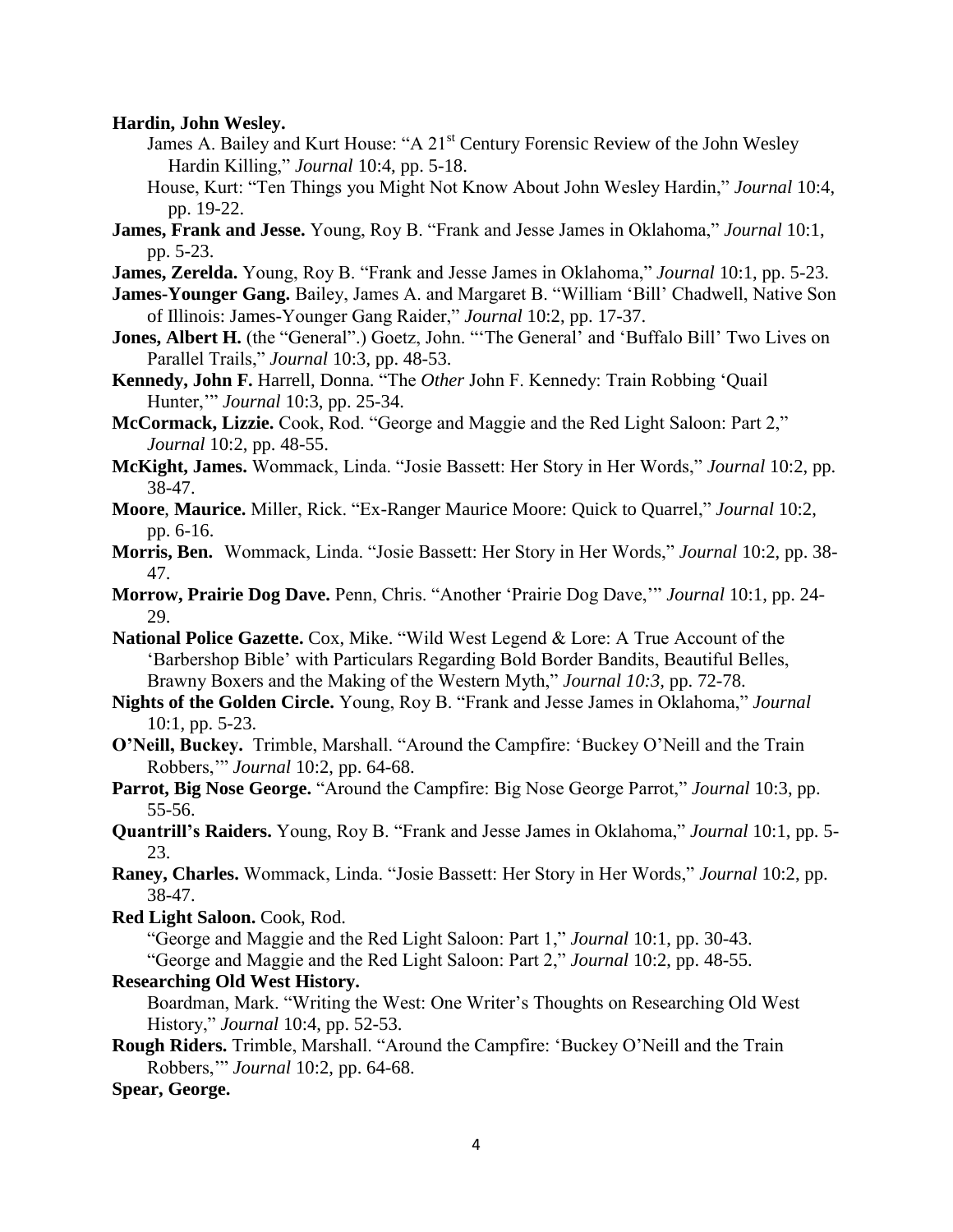"George and Maggie and the Red Light Saloon: Part 1," *Journal* 10:1, pp. 30-43. "George and Maggie and the Red Light Saloon: Part 2," *Journal* 10:2, pp. 48-55.

- **Stagecoach Robberies.** Seligman, Daniel R. "Western Stagecoach Robberies: A Statistical Analysis," *Journal* 10:4, pp. 23-27.
- **Stiles, Bill.** Bailey, James A. and Margaret B. "William 'Bill' Chadwell, Native Son of Illinois: James-Younger Gang Raider," Journal 10:2, pp. 17-37.
- **Sundance Kid** ( Harry Alonzo Longabaugh.) Mszanski, Mark. "The Wild Bunch on the High Seas," *Journal* 10:3, pp. 19-24.
- **Talbot Raid.** Cook, Rod. "George and Maggie and the Red Light Saloon: Part 2," *Journal* 10:2, pp. 48-55.
- **Texas Rangers.** Miller, Rick. "Ex-Ranger Maurice Moore: Quick to Quarrel," *Journal* 10:2, pp. 6-16.
- **Tilghman, Bill.** Samuelson, Nancy B. "Bill Tilghman: The Myths—The Facts," *Journal* 10:4, pp. 28-34.
- **Tipton Train Robbery.** Smokov, Mark T. "The Tipton Train Robbery, Huge Haul or Bust?," *Journal* 10:4, pp. 38-48.
- **Wahweap Canyon.** Trimble, Marshall. "Around the Campfire: 'Buckey O'Neill and the Train Robbers,'" *Journal* 10:2, pp. 64-68.
- **Wells, Emerson "Nig."** Wommack, Linda. "Josie Bassett: Her Story in Her Words," *Journal*  10:2, pp. 38-47.
- **Williams, Charles.** Wommack, Linda. "Josie Bassett: Her Story in Her Words," *Journal* 10:2, pp. 38-47.

**Wood, George B.** Cook, Rod.

"George and Maggie and the Red Light Saloon: Part 1," *Journal* 10:1, pp. 30-43.

"George and Maggie and the Red Light Saloon: Part 2," *Journal* 10:2, pp. 48-55.

### **Wood, Maggie (Margaret Ann Gillion).** Cook, Rod.

"George and Maggie and the Red Light Saloon: Part 1," *Journal* 10:1, pp. 30-43.

"George and Maggie and the Red Light Saloon: Part 2," *Journal* 10:2, pp. 48-55.

## **BOOK REVIEWS**

**Agnew, Jeremy.** *Crime, Justice and Retribution in the American West 1850. Journal* 10:3, p. 62.

- **Calvin, Tom.** *Dodge City: Wyatt Earp, Bat Masterson and the Wickedest Town in the American West. Journal* 10:3, p. 63.
- **Chrismer, Melanie.** *Lone Star Legacy: The Texas Rangers Then and Now. Journal* 10:1, pp. 59- 60.
- **Davant, Robert with Mickey Heskowitz.** *Mystic Sails, Texas Trails: Captain Grimes, Shanghai Pierce, Range Wars, and Raising Texas. Journal* 10:2, pp. 76-77.
- **DeArment, Robert K.** *Man-Hunters of the Old West. Journal* 10:2, pp. 76.

**Hocking, Doug**. *Tom Jeffords: Friend of Cochise. Journal* 10:3, p. 63-64.

**Kearney, James C. Bill Stein, and James Smallwood.** *No Hope for Heaven, No Fear of Hell: The Stafford-Townsend Feud of Colorado County, Texas, 1871-1911. Journal* 10:1, pp. 60- 61.

#### **Lahti, Janne.**

*Soldiers in the Southwest Borderlands: 1848-1886. Journal* 10:2, pp. 77-78.